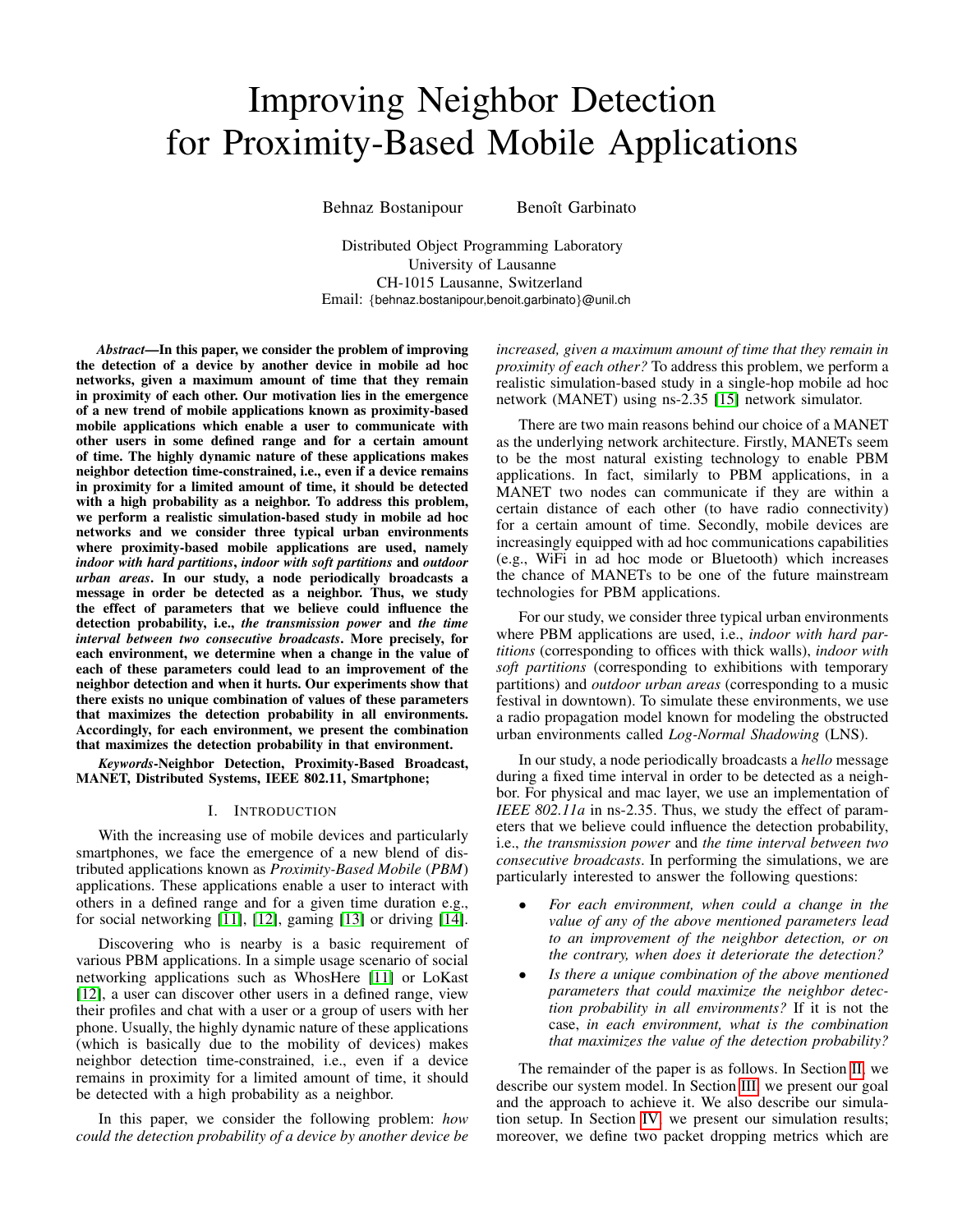useful to interpret the results. At the end of this section, for each environment, we present the combination of the studied parameters that maximizes the detection probability. Finally, we discuss related work in Section [V](#page-5-5) before concluding in Section [VI](#page-5-6) with a perspective on future work. .

## II. SYSTEM MODEL

<span id="page-1-0"></span>In this section, we present the system model, and whenever necessary, we describe how its elements are mapped in our simulations and the reasons behind our modeling choices.

### *A. Processes*

We consider a mobile ad-hoc network (MANET) consisting of a finite set of n processes  $P = \{p_1, p_2, ..., p_n\}$ . We use the terms *process* and *node* interchangeably. Processes are in a two-dimensional plane. Each process has a unique identifier and is aware of its own geographic location at any time. Processes can experience *crash* failures. A crash faulty process stops prematurely. Prior to stopping, it behaves correctly.

#### *B. Time*

We assume the existence of a discrete global clock, i.e., the clock's tick range is the set of non-negative integers. Every process has a local clock which has the same clock's tick range as the global clock and runs at the same rate as the global clock, but its time value has some offset from the global time.

#### *C. Communication*

We consider a single-hop network i.e., without any message routing mechanism. Processes communicate by broadcasting messages using the *IEEE 802.11a* mac and physical layers [\[2\]](#page-5-7). The current WiFi technology used in mobile devices is based on three IEEE standards, i.e., *802.11a*, *802.11b*, *802.11g*. There are two main reasons for our choice of 802.11a over the other standards: (1) 802.11b/g operate in the 2.4 GHz frequency band which is heavily used not only by WiFi devices but also by other devices such as microwave ovens and DECT phones whereas, 802.11a operates in the relatively unused 5 GHz frequency band. Thus, using 802.11a results in less interference and better throughput. This makes 802.11a an appealing technology for ad hoc communication in urban areas where PBM applications are mostly used; (2) the most recent IEEE 802.11 standard, i.e., *802.11ac* also operates in 5 GHz frequency band [\[16\]](#page-5-8) and uses the similar modulation schemes and coding rates for broadcast as 802.11a. Thus, it is useful to have the results which could be also valid for this standard. For the implementation of 802.11a in ns-2.35, we use the one presented in [\[1\]](#page-5-9). This implementation includes a fully revised and enhanced architecture for physical and mac layers to improve the drawbacks of the 802.11 default support in ns-2.

#### *D. Environment*

We consider three typical urban environments where PBM applications are used, namely *indoor with hard partitions* (corresponding to offices with thick walls), *indoor with soft partitions* (corresponding to exhibitions with temporary partitions) and *outdoor urban areas* (corresponding to a music festival in downtown). In our study, we use a probabilistic model called the *Log-Normal Shadowing* (LNS) for the radio

<span id="page-1-2"></span>TABLE I: Values of LNS Parameters for each Environment.

| <b>Environment</b>     | Θ   | $\sigma$ (dB) |
|------------------------|-----|---------------|
| Indoor-hard partitions | 5.5 |               |
| Indoor-soft partitions |     | 96            |
| Outdoor-urban          |     | 55            |

propagation in an urban environment [\[3\]](#page-5-10). LNS uses a lognormal random variable to describe the variations of the received power and has two parameters, i.e., *the path loss exponent* ( $\beta$ ) and *the shadowing deviation* ( $\sigma$ ) to characterize each environment. The path loss exponent  $(\beta)$  captures the average signal attenuation due to effects such as absorption, refraction, diffraction, reflection, etc. The shadowing deviation (σ) captures the radio irregularity. If (σ = 0), the radio propagation range is a perfect circle, but as  $\sigma$  grows, its shape changes from a circle to a more random and irregular shape. For our simulations, we use the implementation of LNS model in ns-2.35 and we consider a distinct pair of  $(\beta, \sigma)$  values for each environment (see Table [I\)](#page-1-2). These pairs are chosen based on the measurements in the literature [\[3\]](#page-5-10).

#### *E. Neighbor Detection Algorithm*

Each process  $p_i$  executes the *neighbor detection algorithm*. The algorithm has two input parameters: the time duration  $\Delta_{period}$  and the transmission power  $pow_{tx}$ . There is also a constant  $R$  which defines the detection range. The algorithm divides time into rounds of  $\Delta_{period}$ . At the beginning of each round,  $p_i$  broadcasts a *hello* message containing the tuple  $(i,$ roundNo, loc) where roundNo is the number of the current round and *loc* is the location of  $p_i$  at time when *hello* is sent.

When a process  $p_j$  receives a *hello* message sent by  $p_i$ , it verifies if its distance to  $p_i$  is less than or equal to R. If it is the case,  $p_i$  is detected as a neighbor at its round  $roundNo$  by  $p_j$ . This means that if  $p_i$  is in the neighborhood of  $p_j$  since its first round of broadcasting the *hello* message, we can say that  $p_i$  is detected after being in the neighborhood of  $p_j$  for time duration of  $roundNo \times \Delta_{period}$ . Note that here we ignore the elapsed time between the sending and the reception of the *hello* message, which obviates the use of a time synchronization algorithm. Also, since we consider a single-hop network,  $p_j$ can only detect  $p_i$  as a neighbor if R is smaller than or equal to the actual transmission range of  $p_i$ .

## III. EVALUATION APPROACH AND SETUP

<span id="page-1-1"></span>Let  $\Delta_{neighborhood}$  be the maximum amount of time that a node  $p_i$  remains continuously (i.e., without any leaving and reentering) within the detection range R of a node  $p_i$ , then, for each environment, our goal is to find the pair  $(pow_{tx}, \Delta_{period})$ that maximizes the detection probability of  $p_i$  by  $p_j$ . Thus, we call a pair ( $pow_{tx}$ ,  $\Delta_{period}$ ) a *strategy*.

#### <span id="page-1-3"></span>*A. Approach*

To achieve our goal, we test a set of predefined strategies in each environment by performing simulations. Thus, for each strategy ( $pow_{tx}$ ,  $\Delta_{period}$ ), we initialize the *neighbor detection algorithm* at all nodes with  $pow_{tx}$  and  $\Delta_{period}$ . Since we want to set the value of  $\Delta_{neighborhood}$  to be the same while testing different strategies, instead of using nodes with movement, we consider static nodes which broadcast the *hello* message only during  $\Delta_{neighborhood}$ . However, since each node's local clock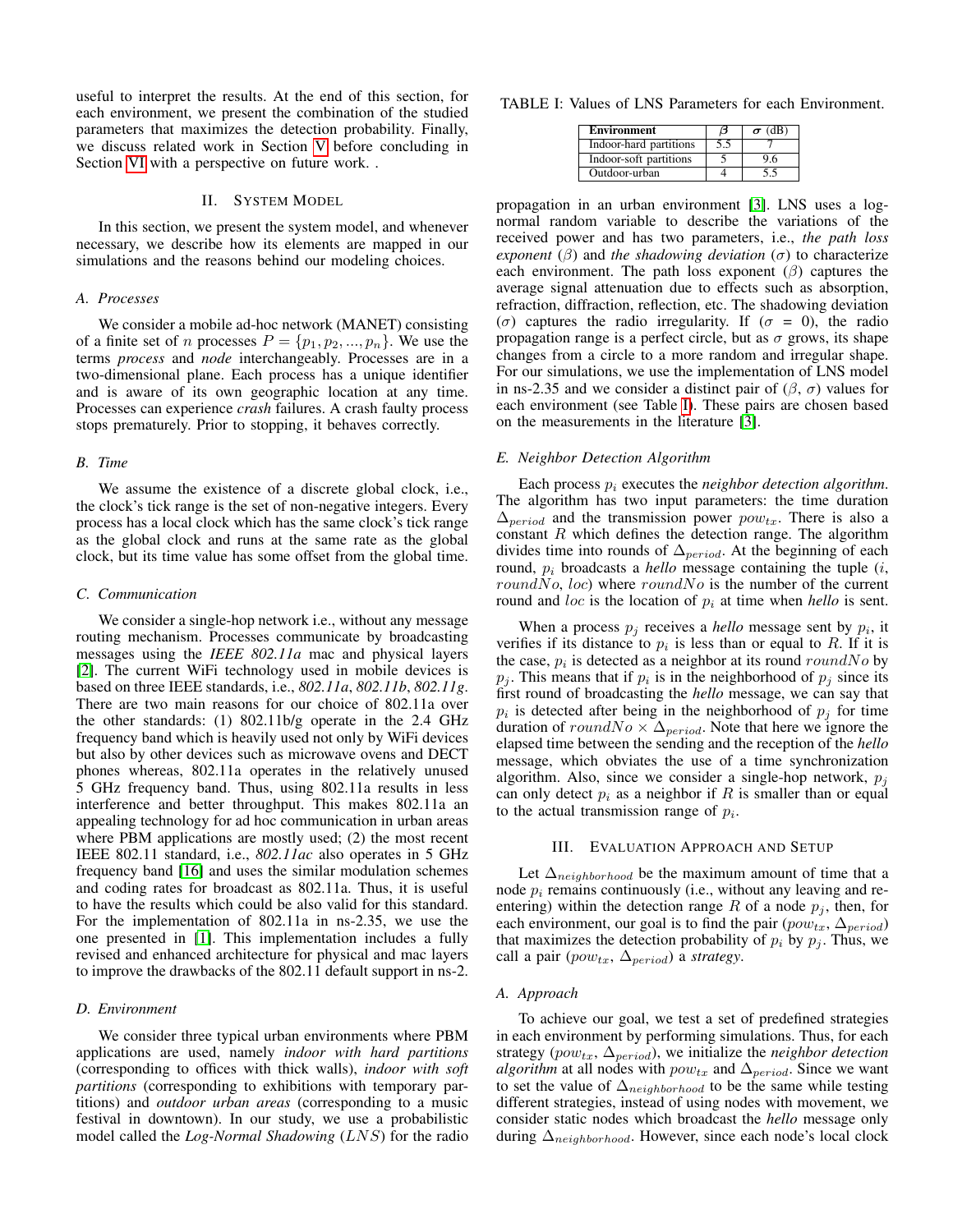has some offset with respect to the global clock, nodes do not start and finish broadcasting at the same time. We only verify the detection probability at certain predefined nodes called *Reference Nodes* or RNs. Intuitively, the longer a node remains in the neighborhood, the more it broadcasts the *hello* message, and thus it has more chance to be detected. Therefore, the neighbor detection probability at each RN is calculated as a cumulative probability and is an increasing function of time during which a node remains in the neighborhood. More precisely, given time  $t \in [0, \Delta_{neighborhood}]$ , the neighbor detection probability at  $t$  for a RN is equal to the number of all nodes that are detected by RN after being in the neighborhood for time  $t$ , divided by the number of all nodes that are in the neighborhood. Finally, since we use a probabilistic radio propagation model, for each  $t \in [0, \Delta_{neighborhood}]$ , we take the average of the detection probability at  $t$  over all RNs. As the result, we have the values of the average of the detection probability during [0,  $\Delta_{neighborhood}$ ].

## *B. Simulation Setup*

We consider a square of 100m width filled with 1000 static nodes located using a uniform random distribution. RNs are nodes located at the distance less than or equal to 5m from the center of the square. This is because the nodes that are close to the center, usually experience the maximum radio interference, which can lead to the worst case of neighbor detection. The total number of nodes is chosen after studying the occupancy load factors of urban surfaces [\[4\]](#page-5-11). Transmission power  $pow_{tx}$ can take a value of 15 dBm, 19 dBm or 25 dBm. The first two values correspond to the common smartphone specifications, whereas the last value presents the possible performance gain of more powerful radio transmitters [\[5\]](#page-5-12), [\[17\]](#page-5-13). The time interval between two consecutive broadcasts or  $\Delta_{period}$  can take a value of 1 second, 1/2 second, 1/4 second or 1/12 second. In a simulation, all nodes have the same idealized transmission range<sup>[1](#page-2-1)</sup> since they are all initialized with a given value of  $pow_{tx}$ . Moreover, even with our lowest  $pow_{tx}$  choice, the idealized transmission range is large enough so that all nodes are within the idealized transmission range of each other. Each RN has the detection range of 30m. This value is chosen such that even using our lowest  $pow_{tx}$  choice, the detection range is less than the idealized transmission range.

We set  $\Delta_{neighborhood}$  equal to 4 seconds for all simulations. We use the default values of the 802.11a implementation in ns-2.35 for physical and mac layers, however, we disable both *preamble* and *frame* capture features. For data rate, we consider 6 Mbps that uses BPSK modulation scheme and 1/2 coding rate. In fact, more advanced schemes imply higher data rates but also require better received signal quality which reduces the number of receivable packets in the case of 802.11 broadcasts where no acknowledgment or RTS/CTS (Request to Send/Clear to Send) mechanism exist to cope with interferences and collisions. Packet size is set to 500 bytes. If messages are generated while previously generated messages are still not transmitted, the new messages are stored in an interface queue that is capable of storing up to 100 packets.

We consider all combinations of the above values for  $pow_{tx}$  and  $\Delta_{period}$  and for each combination (or strategy), we perform five simulations with five different pairs of seeds, i.e., in each simulation, one seed is used to initialize the random number generator of the LNS model and the other is used to initialize the random number generator responsible for randomness of topologies. Thereby, for each simulation, we have a different topology (with different RNs) and a LNS model which is seeded differently. Then, in order to obtain the output for the corresponding strategy, we take the average of five simulations' outputs. Recall that the output of a simulation is the average (over all RNs in that simulation) of the neighbor detection probability at time t for all  $t \in [0, 4]$  seconds; thus, the output for a strategy is the average (over all RNs in the five simulations) of the neighbor detection probability at time  $t$  for all  $t \in [0, 4]$  seconds. Henceforth, we use the term *neighbor detection probability* instead of the *average neighbor detection probability* for simplicity's sake.

## IV. EVALUATION RESULTS

<span id="page-2-0"></span>Our preliminary simulation results show a good detection probability (at least 0.8) for nodes situated at a maximum distance of 15m from a RN, in all environments. Therefore, in this section we only discuss the detection of nodes situated at a distance between 15m to 30m from a RN.

[Fig. 1](#page-3-0) depicts, as an example, the results for strategy (15 dBm, 1/4 Sec) in different environments. As shown in the figure and already described in Section [III-A,](#page-1-3) the neighbor detection probability is an increasing function of time. We also observe that for the same strategy, the detection probability increases as we change the environment from the *indoor with hard partitions* to *indoor with soft partions* and then to *outdoor urban*. This is because the radio signals are attenuated the most in *indoor with hard partitions* and the least in *outdoor urban*.

Intuitively, in a given environment increasing  $pow_{tx}$  and decreasing  $\Delta_{period}$  (which increments the total number of sent *hello*s) should lead to the best strategy (i.e., the strategy that maximizes the detection probability in that environment). But simulations show that this is not always true i.e., changing the values of  $pow_{tx}$  and  $\Delta_{period}$ , will not always affect the detection probability in all environments in the same way. However, in certain cases we observe similar behaviors for some range of values, e.g., increasing  $pow_{tx}$  for a given  $\Delta_{period}$  seems to increase the detection probability for the majority of cases (see [Fig. 3–](#page-3-1)A to Fig. 3–C), whereas decreasing  $\Delta_{period}$  for a given  $pow_{tx}$  might result in unpredictable behaviors (see [Fig. 3–](#page-3-1)D to [Fig. 3–](#page-3-1)F). To understand the reason behind these similarities and differences, we study the mechanism of packet drops by 802.11 physical layer. Based on our study, we define two metrics that can be used to interpret the results in each environment. In the following, we first present the metrics and we show how they can be used to interpret the results in one particular environment, i.e., *indoor with hard partitions*. Then, we present our general observations based on the interpretation of the results of all environments using our metrics.

# *A. Packet Dropping Metrics*

Before defining our metrics, we present an overview of the packet dropping mechanism by 802.11 physical layer. Thus, when a packet arrives from the channel to the physical layer of the receiver, its *received signal power over noise* (SINR) is compared to a constant threshold called *SINR threshold*. This

<span id="page-2-1"></span><sup>&</sup>lt;sup>1</sup>The idealized transmission range corresponds to the deterministic transmission range calculated for idealized deterministic channel conditions i.e., with no node movement and no obstacles between the sender and the receiver(s).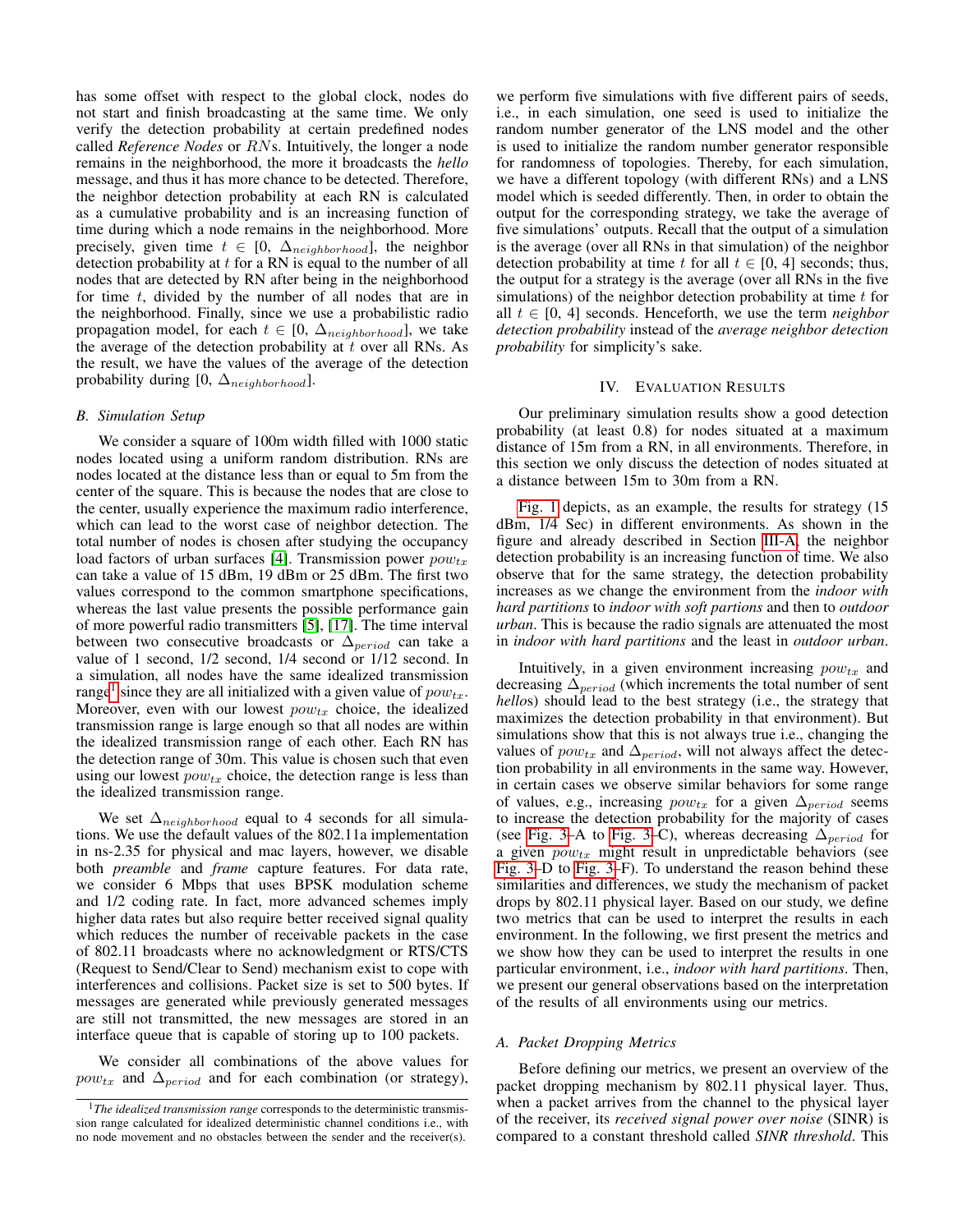<span id="page-3-0"></span>

Fig. 1: Same strategy in different environments Fig. 2: Interpreting the results of indoor-hard partitions using packet dropping metrics

<span id="page-3-2"></span>

<span id="page-3-1"></span>

Fig. 3: Effect of increasing  $pow_{tx}$  and decreasing  $\Delta_{period}$  on the detection probability in different environments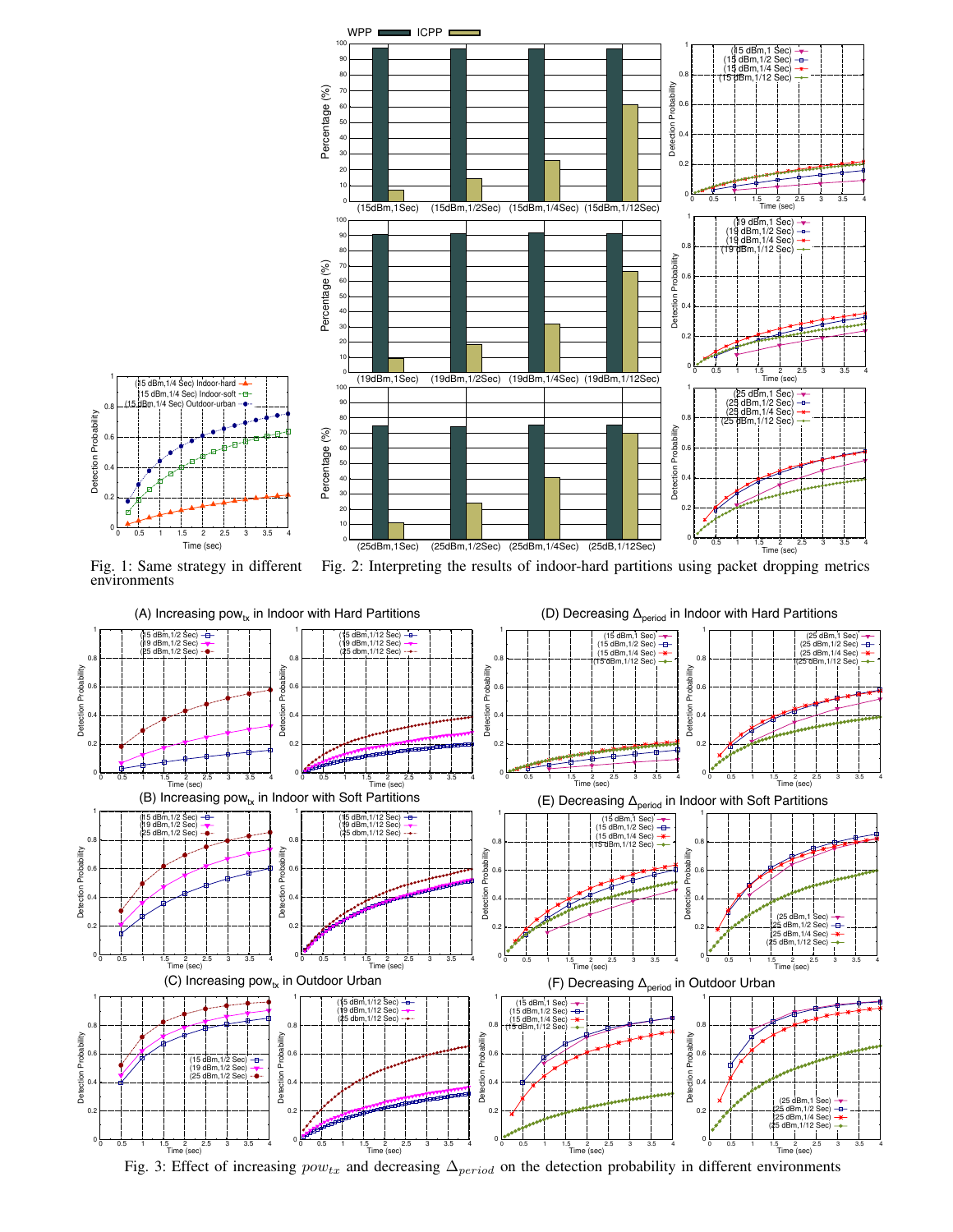threshold is defined by the modulation scheme and the coding rate.<sup>[2](#page-4-0)</sup> If there is only one sender, the noise is equal to the thermal noise of the system. However, if there are other senders which send at the same time, their packets could be sensed by the receiver and increase the noise. If SINR of a packet is less than the threshold, no reception process is triggered and the packet is dropped. A packet could also be dropped due to collisions. In this case, a packet is in the reception process, but another packet arrives. If the second packet is strong enough to corrupt the first packet by augmenting the background noise, both the first and the second packets are dropped, $3$  otherwise the second packet is dropped and the first packet reception continues. Thus, to explain our simulation results we define two following metrics.

- *Weak Packets Percentage* (*WPP*): this is the average percentage of all *weak* packets that arrive to a RN's physical layer out of all sent packets by nodes in a distance of 15m to 30m through a simulation. By weak packets, we mean packets which have a low power when they arrive to the physical layer such that even without any interference from other nodes, their SINR is lower than the SINR threshold.
- *Interfered or Collided Packets Percentage (ICPP)*: this is the average percentage of all interfered or collided packets out of all sent packets by nodes in a distance of 15m to 30m through a simulation. By interfered packets, we mean all packets which have an acceptable SINR for reception if there is no interference but their SINR is lower than the SINR threshold because of the interference of other nodes. By collided packets, we mean all packets which are dropped due to collision.

WPP and ICPP are not disjoint i.e., there are packets which are weak but are collided with the reception of another packet. WPP is a function of  $pow_{tx}$  and the environment attenuation (characterized by LNS parameters). ICPP is a function of  $\Delta_{period}$ ,  $pow_{tx}$  and the environment attenuation. A sent packet could also be dropped if it arrives when the receiver's physical layer is in transmission state. However, according to our preliminary evaluations, the percentage of such packets is very low (around 1% at maximum), so we simply ignore them.

# *B. Metrics-based Interpretation of the Results*

We now interpret the results for *indoor with hard partitions* environment using our defined metrics. In this way, we show how these metrics can help us to understand the behavior of the detection probability under different strategies. Our discussion is based on the measurements depicted in [Fig. 2](#page-3-2) and [Fig. 3–](#page-3-1)A. In particular, in [Fig. 2,](#page-3-2) on the left, the values of the defined metrics for different combinations of  $pow_{tx}$  and  $\Delta_{period}$  in *indoor with hard partitions* environment are presented and on the right, the corresponding detection probabilities for combinations of  $pow_{tx}$  and  $\Delta_{period}$  are presented.

*1) Increasing pow<sub>tx</sub> for a given*  $\Delta_{period}$ : As shown in [Fig.](#page-3-2) [2,](#page-3-2) as we increase  $pow_{tx}$  from 15 to 19 and then to 25 dBm, the value of WPP decreases, which means that the percentage of weak (non-receivable) packets that arrive to the physical layer of the receiver decreases. On the other hand, as we increase *pow<sub>tx</sub>*, for the same  $\Delta_{period}$ , the value of ICPP increases. The reason is that increasing  $pow_{tx}$  results in more powerful packets arriving to the physical layer, which can interfere or collide with other packets' reception. So, we observe that when we increase  $pow_{tx}$  considerably, i.e., from 15 dBm or 19 dBm to 25 dBm (recall that dBm is a logarithmic scale), the detection probability increases regardless of the value of  $\Delta_{period}$  (see [Fig. 3–](#page-3-1)A). However, when we increase  $pow_{tx}$ from 15dBm to 19dBm the detection probability improves differently under different values of  $\Delta_{period}$ . For instance as shown in [Fig. 3–](#page-3-1)A, when  $\Delta_{period}$ =1/12 second, increasing  $pow_{tx}$  from 15 dBm to 19 dBm does not improve the detection probability as much as it improves under  $\Delta_{period}=1/2$  second. The reason is that under small values of  $\Delta_{period}$ , the value of ICPP is high i.e., many packets are dropped because of collisions and interferences and therefore a small increase in  $pow_{tx}$  cannot improve the detection probability significantly.

*2) Decreasing*  $\Delta_{period}$  *for a given pow<sub>tx</sub>:* As depicted in [Fig. 2,](#page-3-2) the value of WPP remains the same when decreasing  $\Delta_{period}$ . This is not surprising since WPP is a function of  $pow_{tx}$  and the environment attenuation and is independent from  $\Delta_{period}$ . On the other hand, when decreasing  $\Delta_{period}$ , the value of ICPP increases since more packets arrive per second to the physical layer of the receiver, which increases the chance of collisions and interferences. However, collisions do not have the same effect in the presence of different values of WPP. For instance, as shown in [Fig. 2,](#page-3-2) when  $pow_{tx} = 15$  dBm the value of WPP=96%. In this case, even if the number of collisions increases, a large number of collided packets will be weak (non-receivable) packets. Therefore, decreasing  $\Delta_{period}$ increments the reception chance of the powerful packets. As depicted in [Fig. 2,](#page-3-2) with  $pow_{tx}$ =15 dBm, when  $\Delta_{period}$ =1/12 second, the detection probability is greater than the detection probability at  $\Delta_{period}$ =1 second and almost equal to the detection probability at  $\Delta_{period}$ =1/4 second. However, when the value of WPP is relatively low, collisions have more effect and can decrease the detection probability e.g., as shown in [Fig. 2,](#page-3-2) when  $pow_{tx} = 25$  dBm the value of WPP=75%. In this case when  $\Delta_{period}$ =1/12 second, the detection probability is even less than the detection probability at  $\Delta_{period}$ =1 second.

#### *C. General Observations*

After interpreting the results of all environments by using our metrics, we reach the following general observations.

1) *Increasing pow<sub>tx</sub> for a given*  $\Delta_{period}$ : for a fixed  $\Delta_{period}$ , increasing  $pow_{tx}$  considerably, i.e., from 15 dBm or 19 dBm to 25 dBm, increases the detection probability in all cases (see [Fig. 3–](#page-3-1)A to [Fig. 3–](#page-3-1) C). Increasing  $pow_{tx}$  from 15 dBm to 19 dBm, improves the neighbor detection under high values of  $\Delta_{period}$  (e.g., for 1/2 seconds), but under low values of  $\Delta_{period}$  (e.g., for 1/12 seconds), it has less effect and can even lead to no improvement. For instance, as shown in [Fig. 3–](#page-3-1)B, in *indoor with soft partitions* environment, under  $\Delta_{period}$ =1/2, increasing power from 15 dBm to 19 dBm increases the detection probability from 0.6020 to 0.7359 (at second 4), whereas under  $\Delta_{period}$ =1/12, increasing  $pow_{tx}$  from 15 dBm to 19 dBm has no influence on the detection probability. This is because under low values of  $\Delta_{period}$ , number of collisions and interferences is relatively high.

<span id="page-4-0"></span><sup>&</sup>lt;sup>2</sup>We only consider one SINR threshold, since we use the same modulation scheme (BPSK) and coding rate (1/2) for both preamble and data frame.

<span id="page-4-1"></span><sup>3</sup>We do not consider *the capture effect* implemented in some chipsets.